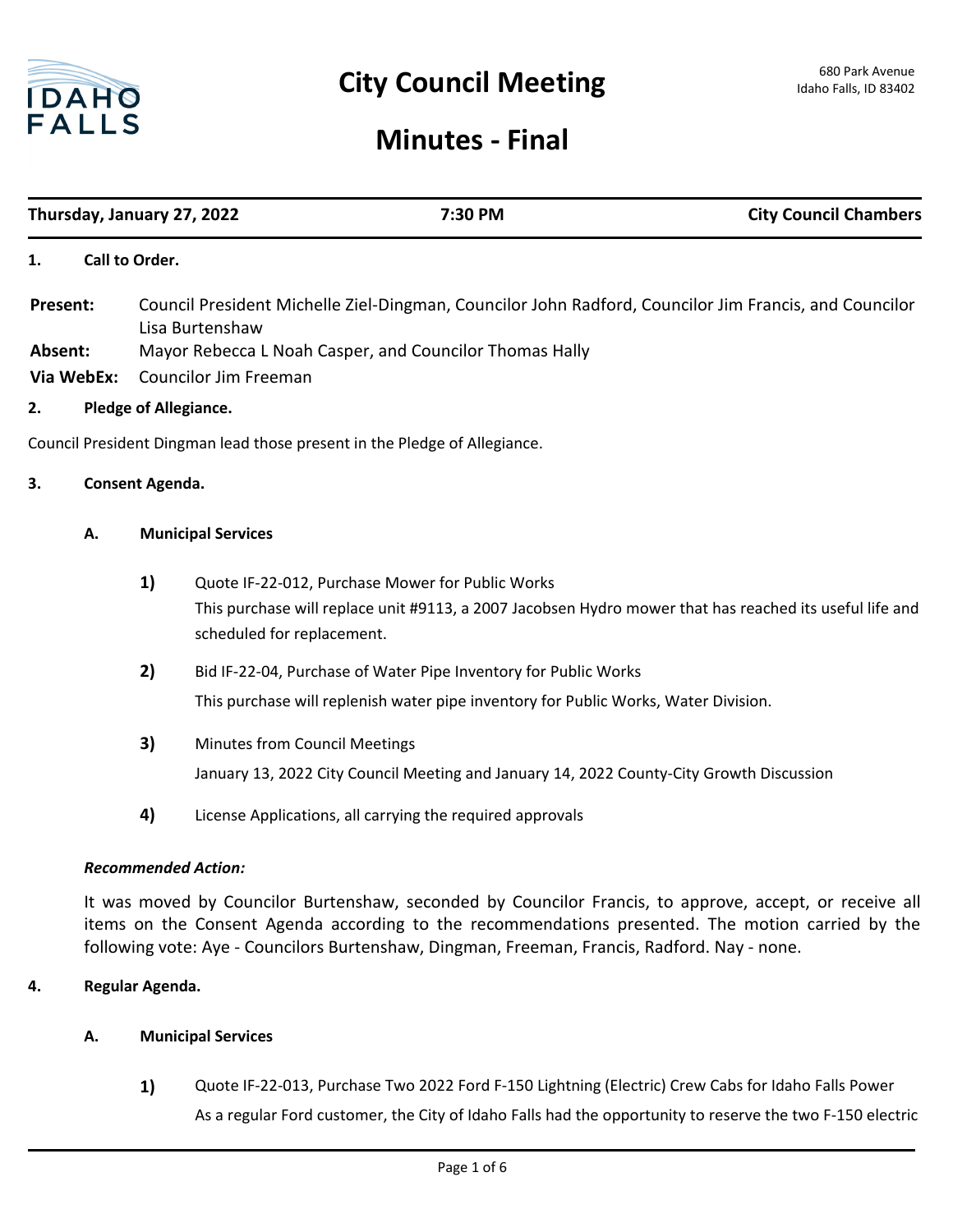crew cabs from Summit Ford, locally owned by Teton Auto Group. These addition-to-the-fleet vehicles will be used to demonstrate and better understand the benefits of electric power pickup trucks for not only the utility and City, but also for the community at large.

Municipal Services Director Pamela Alexander stated a discount was received as the city is a Ford account holder. Council President Dingman stated this item was discussed at the January Idaho Falls Power (IFP) Board Meeting. She also stated these are highly reliable and useful vehicles.

It was moved by Councilor Burtenshaw, seconded by Councilor Radford, to accept the quote to purchase two new 2022 Ford F-150 Lightning (Electric) Crew Cabs for Idaho Falls Power from Summit Ford for a total of \$80,061.34. The motion carried by the following vote: Aye - Councilors Burtenshaw, Radford, Dingman, Freeman, Francis. Nay - none.

**2)** Quote IF 22-G, Purchase One Loader Mount Snow Blower for Public Works

Public Works leased the Loader Mount Snow Blower from SWS Equipment for the purposes of testing the unit's operational compatibility in the field. After testing the unit for approximately four months, Public Works is leveraging costs savings available by purchasing the unit outright. The purchase of the Loader Mount Snowblower is an addition to the Public Works fleet.

It was moved by Councilor Burtenshaw, seconded by Councilor Radford, to accept the quote received to purchase one Loader Mount Snow Blower for Public Works from SWS Equipment, LLC, for a total of \$131,980.25. The motion carried by the following vote: Aye - Councilors Dingman, Burtenshaw, Francis, Freeman, Radford. Nay - none.

#### **B. Idaho Falls Power**

**1)** IFP 22-06 Conduit Purchase for Idaho Falls Power

Idaho Falls Power (IFP) solicited bids from qualified vendors to purchase annual conduit inventory for electric and fiber service. Adhering to IFP construction timelines, D&S Electric Supply, Irby, GenPac and Border States were the lowest responsive, responsible bidders. Based on construction projections and unit bid prices, the base value is \$316,589.35 with a 5% tolerance of \$15,829.47 for a total cost of \$332,418.82.

IFP Director Bear Prairie explained the bid process. He stated project delays could occur due to the delay of lead time. He expressed his appreciation to HD Fowler for being open and honest regarding the extended lead time. Council President Dingman noted this item was also discussed at the January IFP Board Meeting.

It was moved by Councilor Radford, seconded by Councilor Freeman, to approve the bid awards to D&S Electric Supply, Irby, GenPac and Border States for the unit prices shown as bid, for a not-to-exceed amount of \$332,418.82. The motion carried by the following vote: Aye - Councilors Francis, Dingman, Freeman, Radford, Burtenshaw. Nay - none.

#### **C. Parks & Recreation**

**1)** Lease Agreement Between City of Idaho Falls and the Idaho Falls Motocross Association.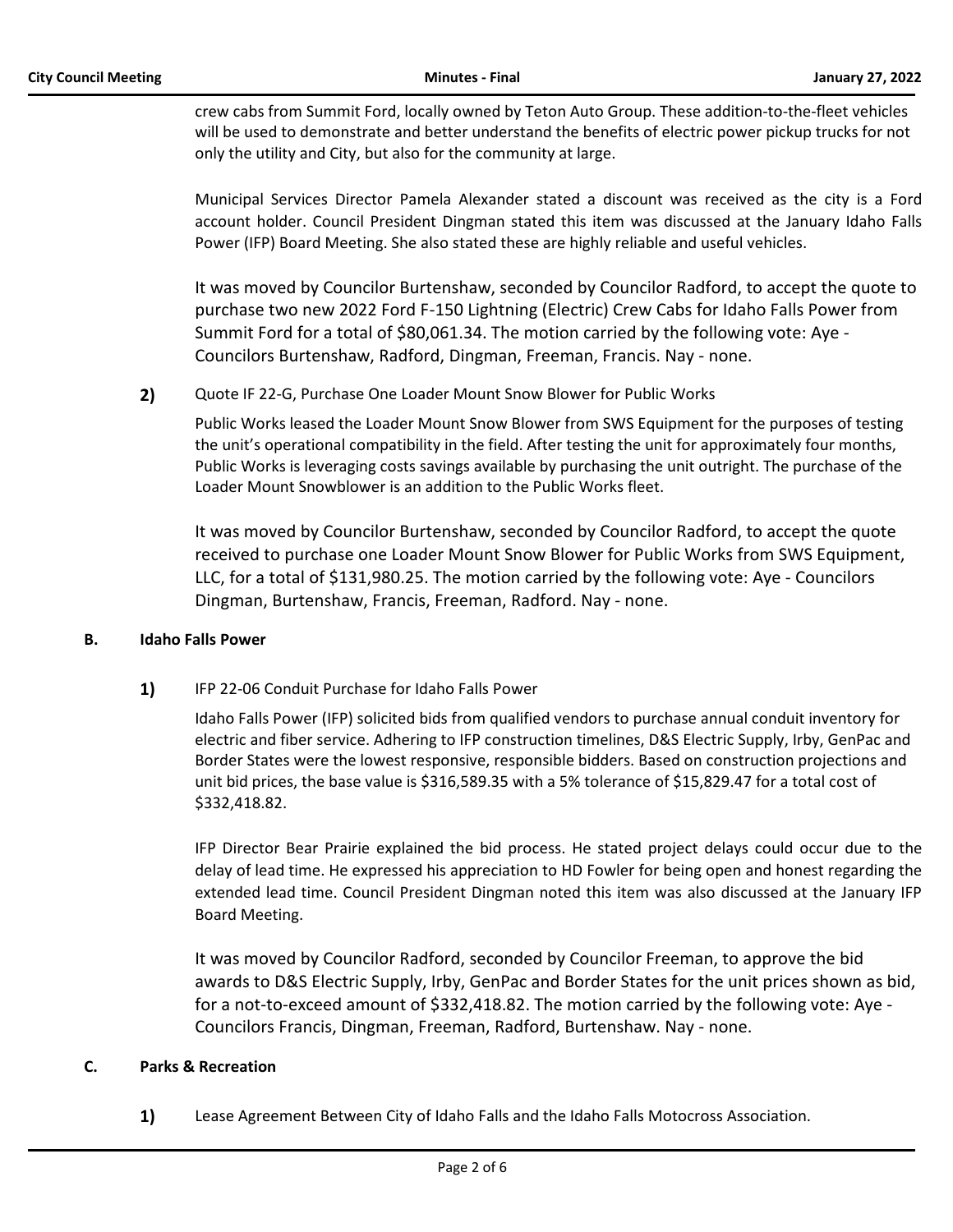This agreement, if approved, would allow the Idaho Falls Motocross Association to utilize the Noise Park facilities and bring together owners and users of motorcycles for fun and safe organized riding and racing. It would also allow them to assist in and encourage the continued maintenance and improvements at the Idaho Falls Raceway.

Council President Dingman stated this agreement was discussed at the January 24 City Council Work Session. Parks and Recreation (P&R) Director PJ Holm stated P&R has been working with this group for an extended length of time. Councilor Radford expressed his appreciation to the effort of all involved. He believes it's good to have facilities that can stay open and function.

It was moved by Councilor Radford, seconded by Councilor Francis, to approve the agreement between the City of Idaho Falls and the Idaho Falls Motocross Association. The motion carried by the following vote: Aye - Councilors Burtenshaw, Dingman, Radford, Freeman, Francis. Nay none.

### **D. City Attorney**

## **1)** 2022 Records Destruction Resolution

The proposed Resolution would authorize the destruction of certain temporary records which have no intrinsic, historical, or other value. Prior to the destruction of these records, Idaho Code § 50-907 requires that the destruction of temporary records be ordered by the Council. This resolution meets the requirement to order the destruction of the records specifically listed in the resolution.

Mr. Fife stated cities are required to keep documents they create for a minimum of two (2) years. He stated those documents are then categorized into various categories. He noted if there is a document that must be kept only one (1) copy is required which can be kept electronically.

It was moved by Councilor Radford, seconded by Councilor Francis, to approve the 2022 Records Destruction Resolution to destroy certain temporary records, pursuant to Idaho Code § 50-907. The motion carried by the following vote: Aye - Councilors Francis, Radford, Dingman, Burtenshaw, Freeman. Nay - none.

#### RESOLUTION NO. 2022-01

A RESOLUTION OF THE CITY OF IDAHO FALLS, IDAHO, A MUNICIPAL CORPORATION OF THE STATE OF IDAHO, PROVIDING FOR THE CLASSIFICATION AND DESTRUCTION OF CERTAIN TEMPORARY PUBLIC RECORDS PURSUANT TO IDAHO CODE § 50-907; PROVIDING THIS RESOLUTION TO BE EFFECTIVE UPON ITS PASSAGE AND APPROVAL AND PUBLICATION ACCORDING TO LAW.

#### **E. Community Development Services**

**1)** Final Plat and Reasoned Statement of Relevant Criteria and Standards, McNeil Business Park Division No. 2, 1st Amended.

Attached is the application for the Final Plat and Reasoned Statement of Relevant Criteria and Standards for the McNeil Business Park Division No. 2, 1st Amended. The Planning and Zoning Commission considered this item at its July 6, 2021, meeting and recommended approval by unanimous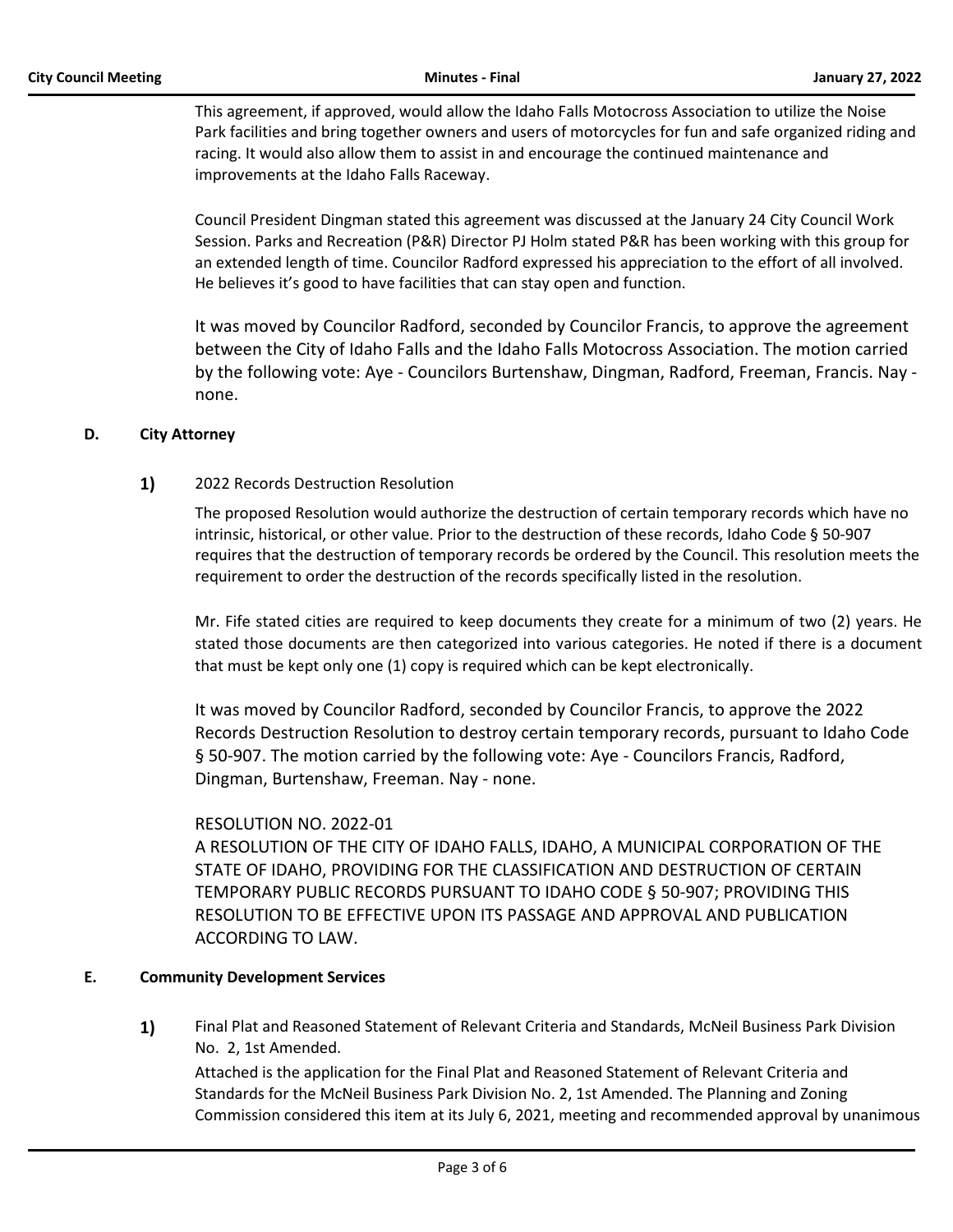vote. Staff concurs with this recommendation.

Councilor Francis stated Community Development Services Director Brad Cramer confirmed an opaque fence and landscaping will be required along the buffer zone.

It was moved by Councilor Francis, seconded by Councilor Burtenshaw, to accept the Final Plat for McNeil Business Park Division No. 2, 1st Amended and give authorization for the Mayor, City Engineer, and City Clerk to sign said Final Plat. The motion carried by the following vote: Aye - Councilors Freeman, Radford, Burtenshaw, Francis, Dingman. Nay - none.

It was moved by Councilor Francis, seconded by Councilor Burtenshaw, to approve the Reasoned Statement of Relevant Criteria and Standards for the Final Plat for McNeil Business Park Division No. 2, 1st Amended and give authorization for the Mayor to execute the necessary documents. The motion carried by the following vote: Aye - Councilors Radford, Francis, Dingman, Burtenshaw, Freeman. Nay - none.

**2)** Public Hearing-Part 1 of 2 of the Annexation and Initial Zoning-Annexation Ordinance and Reasoned Statement of Relevant Criteria and Standards for 2.446 acres, Southwest ¼ of Section 26, Township 2 North, Range 38 East.

Attached is part 1 of 2 of the application for Annexation and Initial Zoning of LC, Limited Commercial which includes the Annexation Ordinance and Reasoned Statement of Relevant Criteria and Standards for 2.446 acres, Southwest ¼ of Section 26, Township 2 North, Range 38 East. The Planning and Zoning Commission considered this item at its December 7, 2021, meeting and recommended approval by a unanimous vote. Staff concurs with this recommendation.

Council President Dingman opened the public hearing and ordered all items presented be submitted into the record. She requested applicant presentation.

Barry Bane, Connect Engineering, appeared. Mr. Bane stated the parcel is completely surrounded by the city. He believes the LC Zone complies with the Comprehensive (Comp) Plan. He noted there is high-density residential to the south, and commercial, identified by a masonry wall, along the north side. He also noted buffering will be required. Mr. Bane stated he understands there will be residential noise although he believes LC will fit. He also believes it gives good flexibility for the area. Per Councilor Burtenshaw, Mr. Bane believes development to the south will match the other area.

Council President Dingman requested staff presentation.

Director Cramer appeared. He presented the following: Slide - Comprehensive Plan Future Land Use Map Director Cramer stated this area includes high-density residential and commercial. Slide - Photo of site Director Cramer stated this is infill development.

Per Councilor Radford, Director Cramer stated the property to the east is city property. He noted this was different ownership.

Council President Dingman requested public testimony. No one appeared. Council President Dingman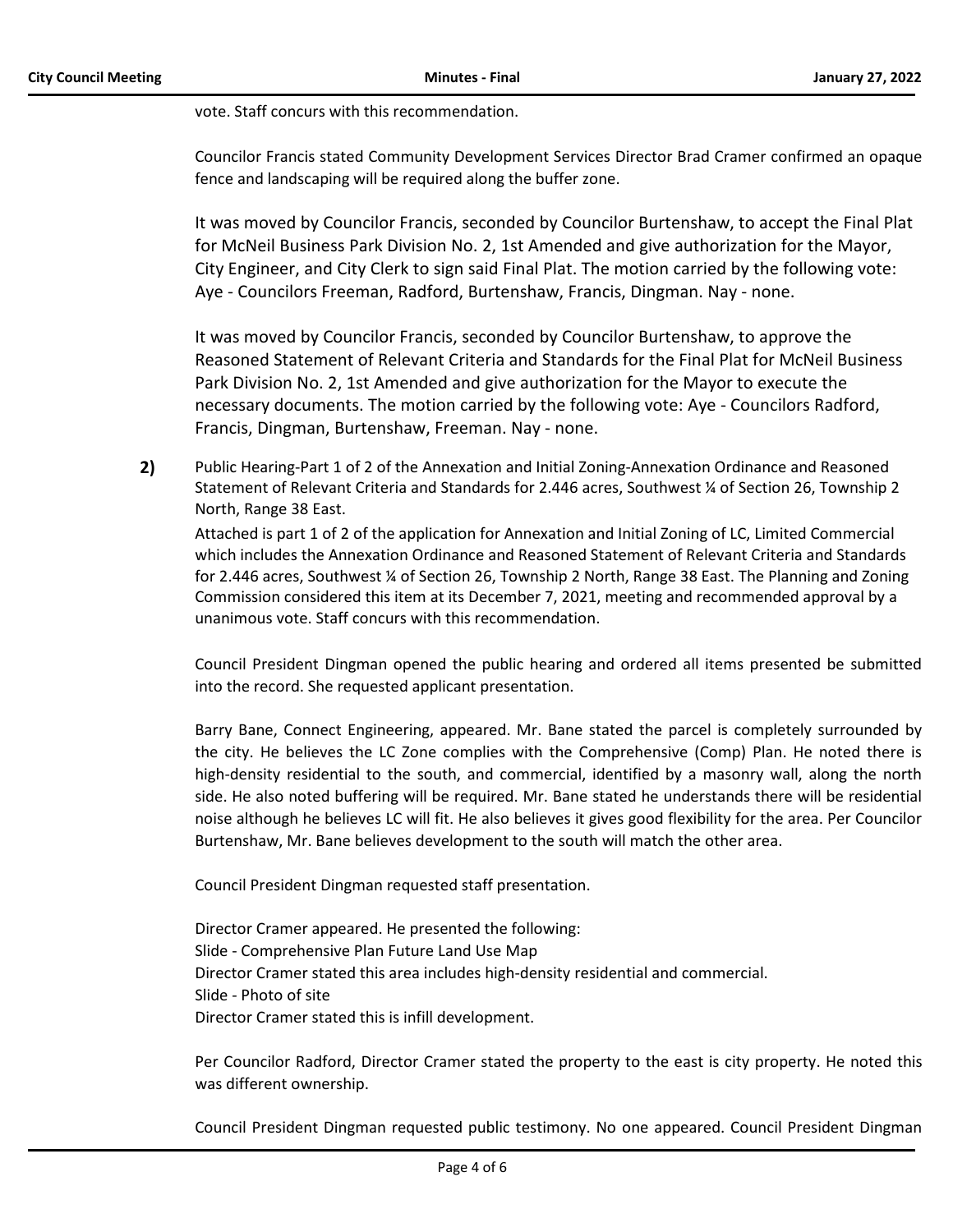closed the public hearing.

Councilor Francis believes this fits with the desire of infill, he also believes LC is the perfect transition zone for a livable, walkable concept. Councilor Burtenshaw stated she is pleased to see this area be developed. She agreed with Councilor Francis' comments. Councilor Radford also agrees this is good infill. He is hopeful this becomes a walkable, livable area. Council President Dingman agreed with the other councilors' comments.

It was moved by Councilor Francis, seconded by Councilor Burtenshaw, to approve the ordinance annexing 2.446 acres, Southwest ¼ of Section 26, Township 2 North, Range 38 East under a suspension of the rules requiring three complete and separate readings and request that it be read by title and published by summary. The motion carried by the following vote: Aye - Councilors Francis, Dingman, Freeman, Radford, Burtenshaw. Nay - none.

At the request of Council President Dingman, the City Clerk read the ordinance by title only:

### ORDINANCE NO. 3436

AN ORDINANCE OF THE CITY OF IDAHO FALLS, IDAHO, A MUNICIPAL CORPORATION OF THE STATE OF IDAHO; PROVIDING FOR THE ANNEXATION OF APPROXIMATELY 2.446 ACRES DESCRIBED IN EXHIBIT A OF THIS ORDINANCE, AMENDING THE LEGAL DESCRIPTION OF THE CITY WITH THE APPROPRIATE COUNTY AND STATE AUTHORITIES; AND PROVIDING SEVERABILITY, PUBLICATION BY SUMMARY, AND ESTABLISHING EFFECTIVE DATE.

Following brief discussion, Director Cramer clarified this area is Section 16, not Section 26.

Based on scrivener's error, Councilor Francis amended the original motion to read Section 16 instead of Section 26. The motion was seconded by Councilor Burtenshaw. The motion carried by the following vote: Councilors Burtenshaw, Radford, Freeman, Dingman, Francis. Nay – none.

At the request of Council President Dingman, the City Clerk re-read the ordinance by title only:

#### ORDINANCE NO. 3436

AN ORDINANCE OF THE CITY OF IDAHO FALLS, IDAHO, A MUNICIPAL CORPORATION OF THE STATE OF IDAHO; PROVIDING FOR THE ANNEXATION OF APPROXIMATELY 2.446 ACRES DESCRIBED IN EXHIBIT A OF THIS ORDINANCE, AMENDING THE LEGAL DESCRIPTION OF THE CITY WITH THE APPROPRIATE COUNTY AND STATE AUTHORITIES; AND PROVIDING SEVERABILITY, PUBLICATION BY SUMMARY, AND ESTABLISHING EFFECTIVE DATE.

It was moved by Councilor Francis to approve the Reasoned Statement of Relevant Criteria and Standards for the annexation of 2.446 acres, Southwest ¼ of Section 16, Township 2 North, Range 38 East and give authorization for the Mayor to execute the necessary documents. The motion was amended to amend any relevant documents that reflect Section 16, not Section 26. The motion was seconded by Councilor Burtenshaw. The motion carried by the following vote: Councilors Freeman, Francis, Radford, Burtenshaw, Dingman. Nay – none.